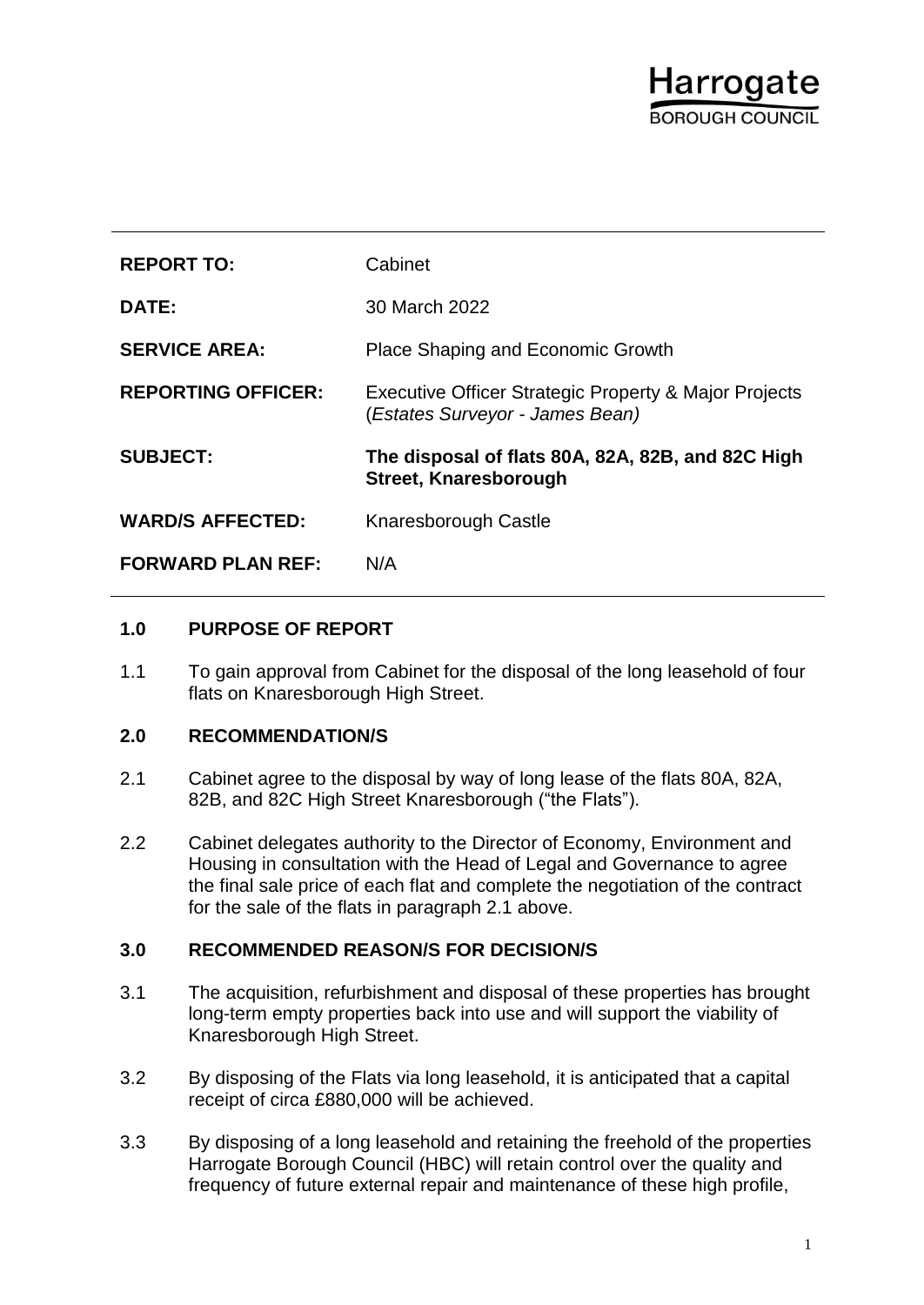high street buildings. HBC will continue to manage and let the two retail units for place shaping purposes.

#### **4.0 ALTERNATIVE OPTION/S CONSIDERED AND RECOMMENDED FOR REJECTION**

- 4.1 The Council retains the Flats and manages them directly. This has been rejected as the Flats have been determined as not suitable for social rented homes.
- 4.2 To sell the Flats freehold. This has been rejected to dispose of the freehold of the Flats would not be compatible with the place shaping aims of the project.

### **5.0 THE REPORT**

- 5.1 On 2 October 2019 the Council bought four long-term empty properties on Knaresborough High Street. The purpose of this acquisition was to support Knaresborough High Street by bringing long term empty properties back into use. A proactive refurbishment scheme has now been completed, resulting in a significant uplift to the visual appearance of the building and a positive contribution to the vitality of Knaresborough High Street through new flats and retail space.
- 5.2 The Council has refurbished two of the Flats (80A and 82A) and, following extensive renovations, created two new Flats (82B and 82C). Following the completion of the renovation work, the Council is now in a position to dispose of the 4 Flats via long leasehold.
- 5.3 In addition to the residential units, the Council refurbished 2 retail units (80 and 82 High Street). The Council will retain the freehold of the retail units for place shaping purposes.
- 5.4 The Council have engaged the services of a local property agent. After visiting the properties it has been recommended to market the residential properties at the following prices:
	- Flat 80A £295,000
	- Flat 82A £195,000
	- Flat 82B £199,950
	- Flat 82C £189,950
- 5.5 This would give a projected disposal value of £879,900 for the residential element.
- 5.6 Agreeing to the Director of Economy, Environment and Housing having the final approval for the disposal of the properties will ensure that the sales process can be completed in a timely manner.